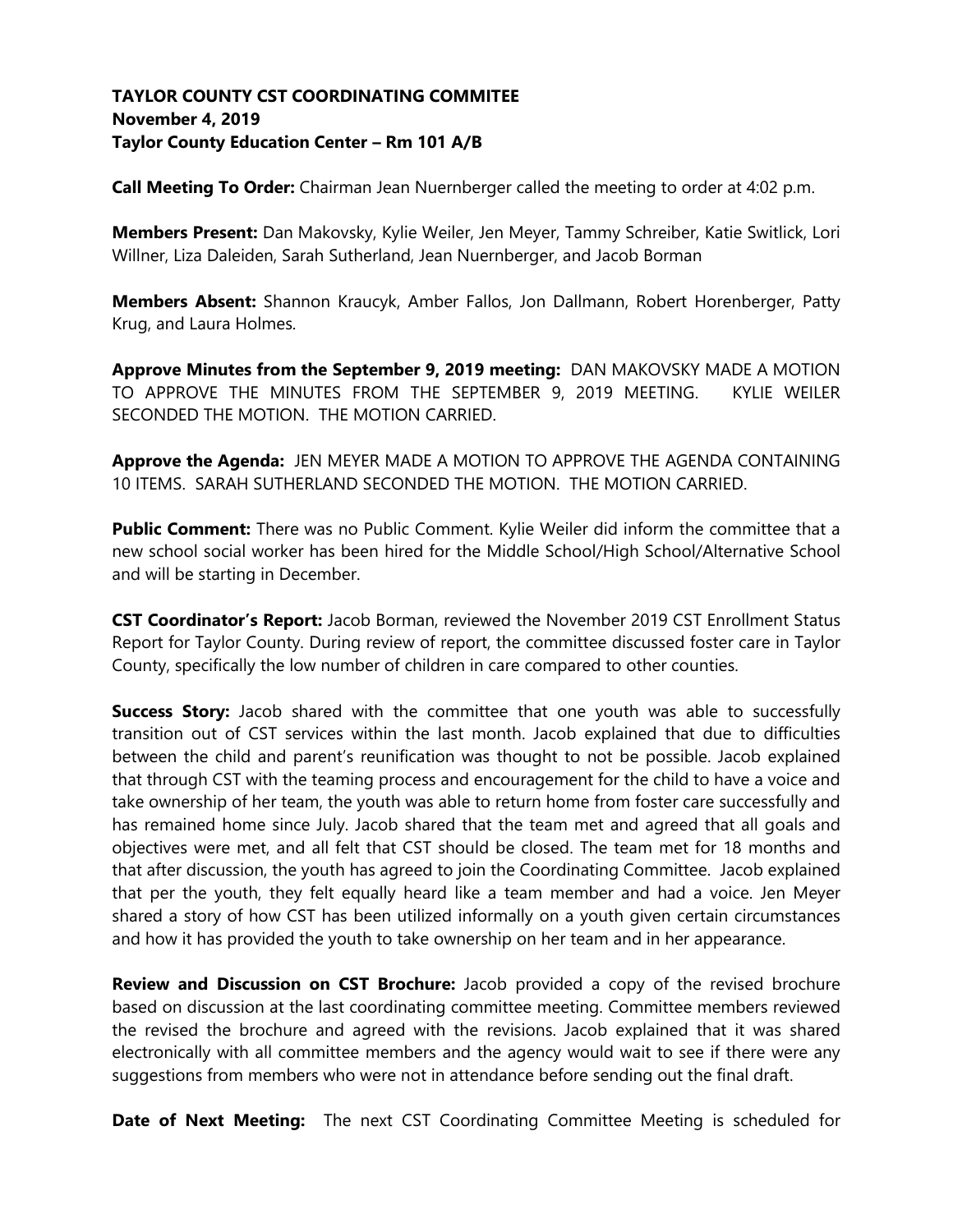Monday, January 13, 2020 at 4:00 p.m. at the Taylor County Education Center, Room 101 A/B.

# **Possible Agenda Items for Next Meeting**:

**Adjourn:** A MOTION WAS MADE BY DAN MAKOVSKY, SECONDED BY JEN MEYER TO ADJOURN. THE MOTION CARRIED. THE MEETING ADJOURNED AT 4:49 P.M.

Handouts distributed: Taylor County CST Initiative Enrollment Status Report for November 2019; Outreach Letter to County Agencies and Businesses, List of County Agencies and Businesses; CST Brochure - revised

Respectfully submitted: Jacob Borman for Tammy Schreiber, Secretary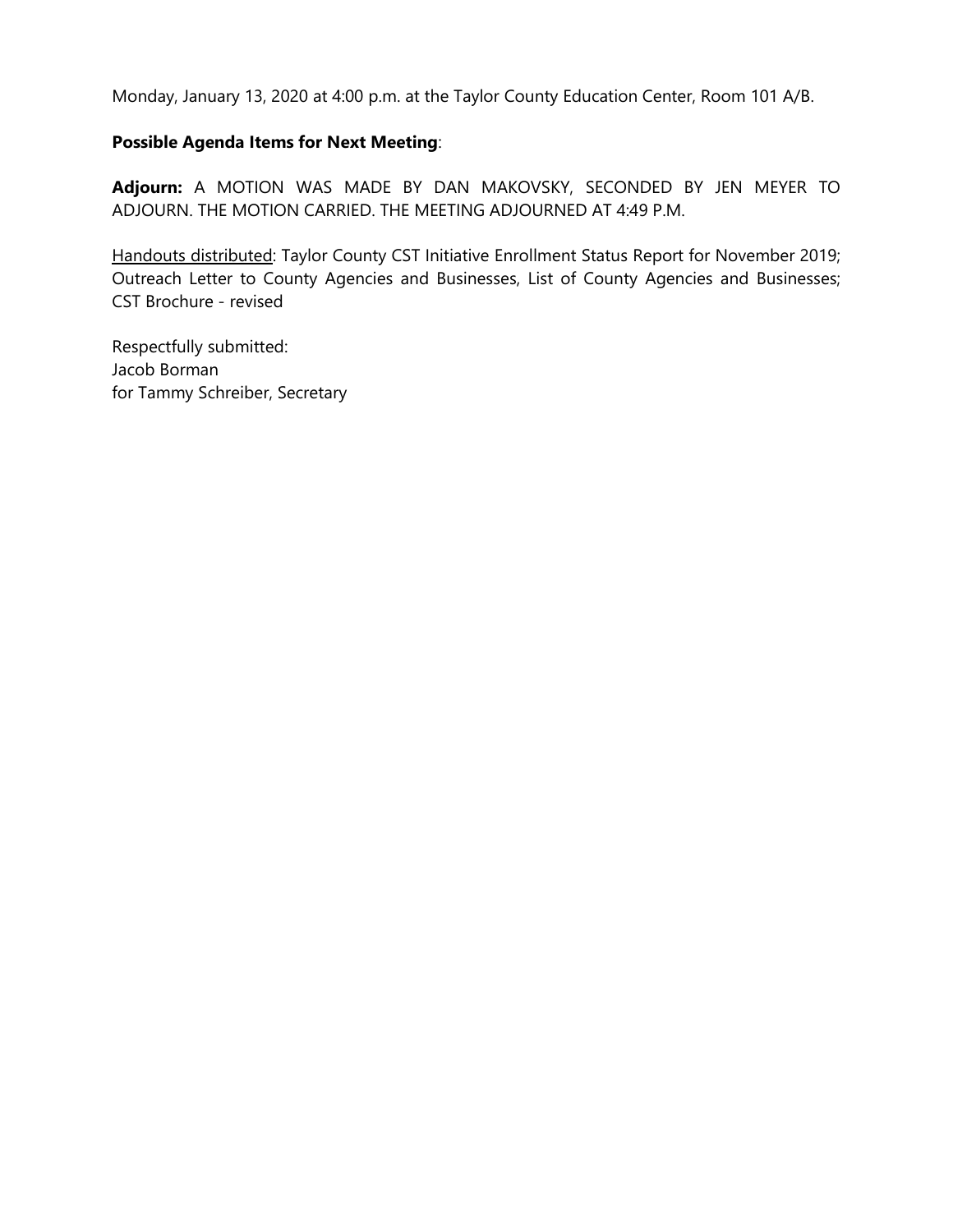# **TAYLOR COUNTY CST COORDINATING COMMITEE September 9, 2019 Taylor County Education Center – Rm 101 A/B**

**Call Meeting To Order:** Chairman Jean Nuernberger called the meeting to order at 4:05 p.m.

**Members Present:** Dan Makovsky, Kylie Weiler, Tammy Schreiber, Katie Switlick, Laura Holmes, Patty Krug, Lori Willner, Liza Daleiden, Sarah Sutherland, Jean Nuernberger, and Jacob Borman

**Members Absent:** Shannon Kraucyk, Amber Fallos, Jon Dallmann, Robert Horenberger, Tammy Tom-Steinmetz and Jen Meyer

**Other Attendees:** (for all or a portion of the meeting) Kylie Fitzgerald and Damon Cram.

**Approve Minutes from the July 22, 2019 meeting:** LAURA HOLMES MADE A MOTION TO APPROVE THE MINUTES FROM THE JULY 22, 2019 MEETING. KYLIE WEILER SECONDED THE MOTION. THE MOTION CARRIED.

**Approve the Agenda:** PATTY KRUG MADE A MOTION TO APPROVE THE AGENDA CONTAINING 10 ITEMS. LAURA HOLMES SECONDED THE MOTION. THE MOTION CARRIED.

**Public Comment:** There was no Public Comment. Kylie Weiler did update the committee that the school is trying to hire a school social worker for the Middle & High School. Dan Makovsky asked for clarification of the CST program. Jacob provided an overview of the CST program.

**Taylor County CST Enrollment Report:** Jacob Borman, reviewed the September 2019 CST Enrollment Status Report for Taylor County.

**Review/Discuss CST Brochure, Outreach Letter and Agency List:** Committee discussed revamping current CST brochure. It was agreed to start from  $1<sup>st</sup>$  page and work through the entirety of the current brochure. Committee members raised questions about current mission statement on brochure. Jacob and Liza shared that the mission statement was drafted from another county's brochure at the time of the brochure creation. Committee members encouraged creating a mission statement. Members spent some time brainstorming ideas and a new mission statement was developed. Taylor County's CST Initiative's Mission Statement now reads: "To support families with unique needs in a safe, non-judgmental environment." Members continued review, and discussion on the remainder of the brochure. Jacob will update the CST brochure with the updates and sent the draft of the brochure to committee members for further review. Members agreed to table the outreach letter and agency list at this time and will be added to the agenda of future meetings.

**Discuss/Develop CST Letterhead and/or Logo:** Committee members decided to table this discussion for the next meeting. Damon offered to design a CST logo but needed assistance with ideas. Ideas discussed included Team and Joining Together. Damon suggested Pride of Elephants. Members will brainstorm ideas and share with Damon at the next meeting.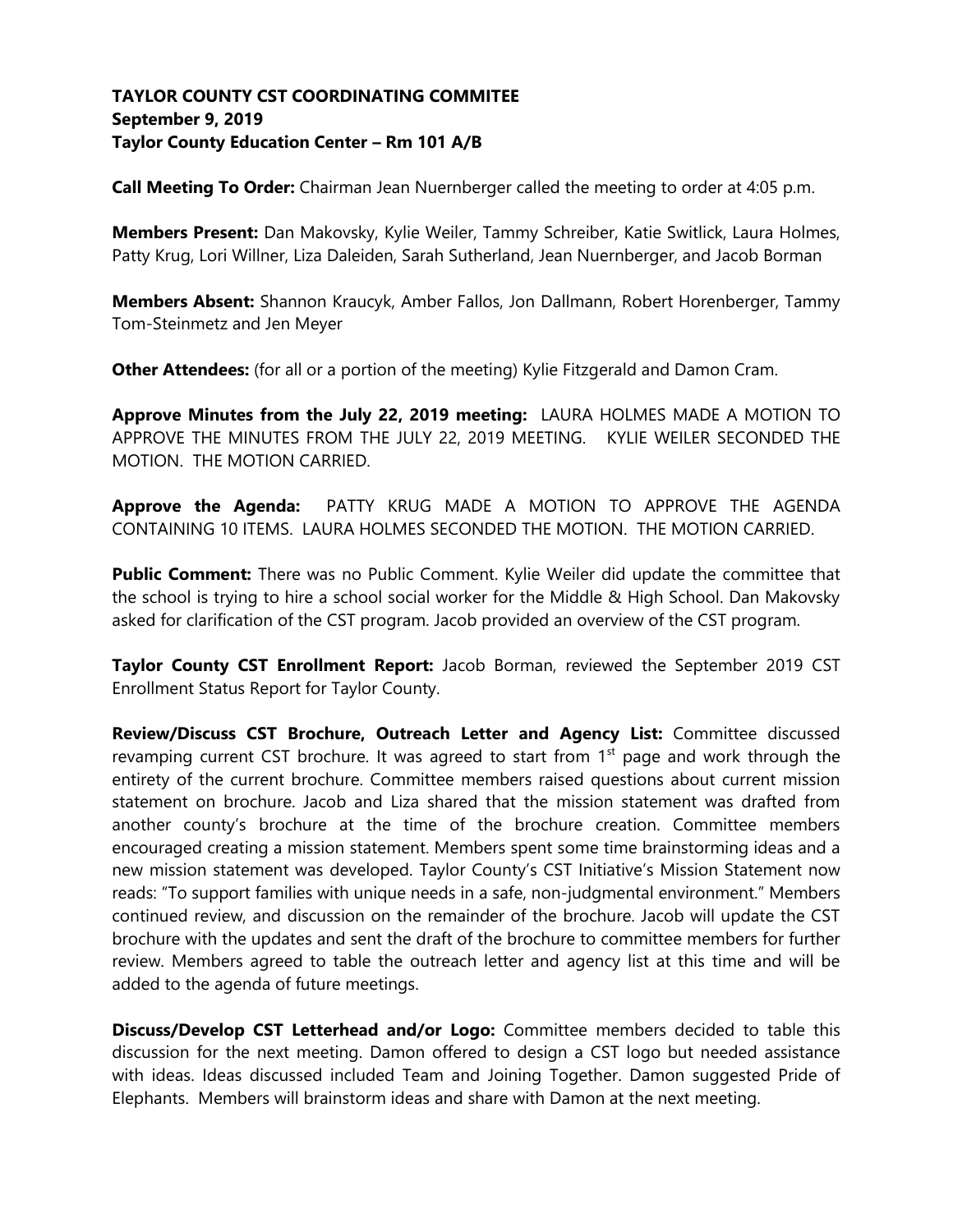**Date of Next Meeting:** The next CST Coordinating Committee Meeting is scheduled for Monday, November 4, 2019 at 4:00 p.m. at the Taylor County Education Center, Room 101 A/B.

**Possible Agenda Items for Next Meeting**: Review of CST Brochure, Outreach Letter and Agency List; Discuss/Develop CST Letterhead and Logo; Discussion on additional family support to assist other family members involved in teams.

**Adjourn:** THE MEETING ADJOURNED AT 5:06 P.M.

Handouts distributed: Taylor County CST Initiative Enrollment Status Report for September 2019; Outreach Letter to County Agencies and Businesses, List of County Agencies and Businesses; CST Brochure; and CST Brochure Sample

Respectfully submitted: Jacob Borman for Tammy Schreiber, Secretary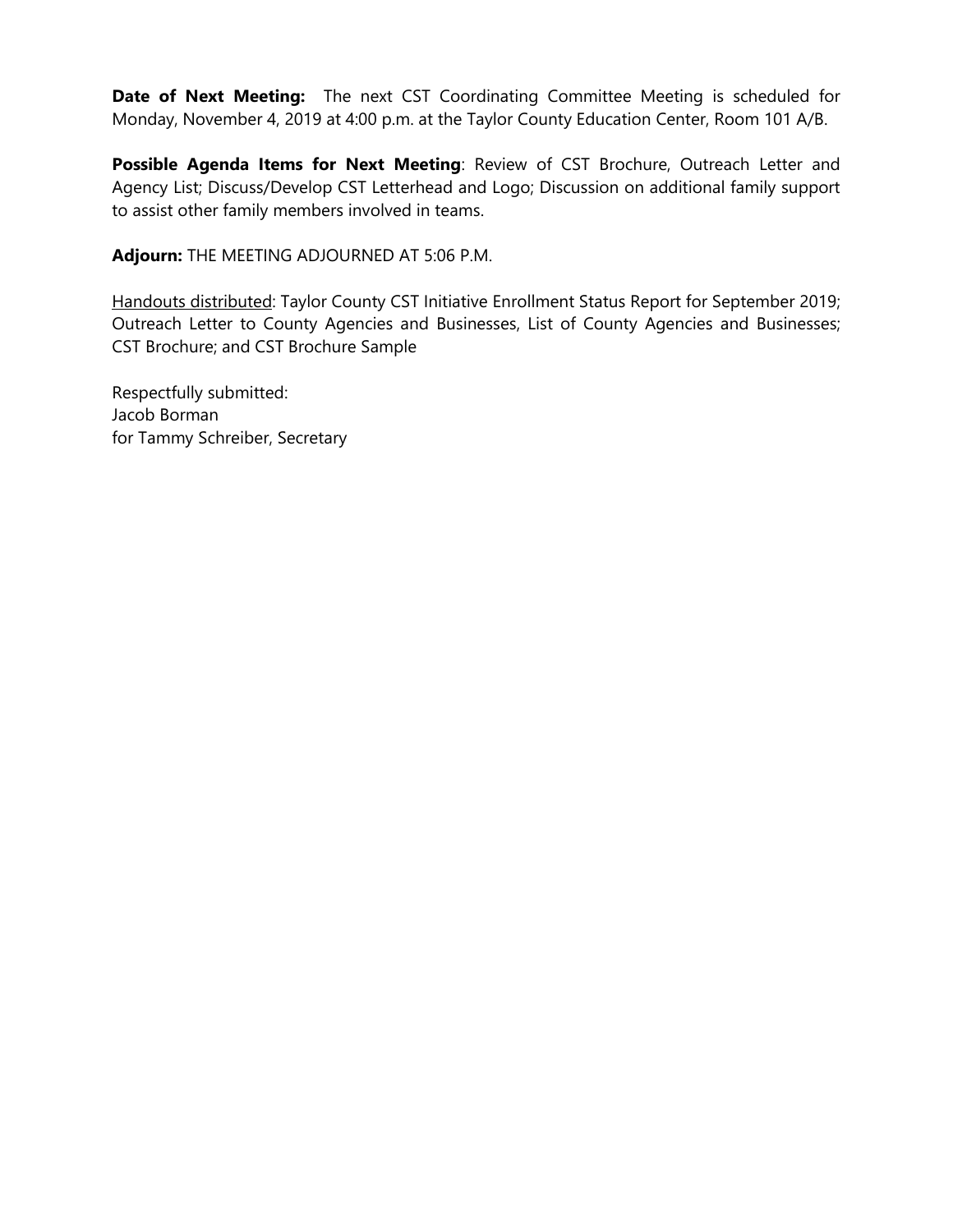# **TAYLOR COUNTY COORDINATED SERVICES TEAM COORDINATING COMMITTEE July 22, 2019 Taylor County Education Center – Rm 101 A/B**

**Call Meeting To Order:** Chairman Jean Nuernberger called the meeting to order at 3:35 p.m.

**Members Present:** Kylie Weiler, Tammy Schreiber, Katie Switlick, Laura Holmes, Shannon Kraucyk, Liza Daleiden, Sarah Sutherland, Jean Nuernberger, and Jacob Borman

**Members Absent:** Lori Willner, Patty Krug, Amber Fallos, Jon Dallmann, Robert Horenberger, Tammy Tom-Steinmetz and Jen Meyer

**Approve the Agenda:** LIZA DALEIDEN MADE A MOTION TO APPROVE THE AGENDA CONTAINING 10 ITEMS. LAURA HOLMES SECONDED THE MOTION. THE MOTION CARRIED.

**Approve Minutes from the MAY 13, 2019 meeting:** LIZA DALEIDEN MADE A MOTION TO APPROVE THE MINUTES FROM THE MAY 13, 2019 MEETING. LAURA HOLMES SECONDED THE MOTION. THE MOTION CARRIED.

**Public Comment:** There was no Public Comment.

**Discussion on CST Coordinating Committee Structure – Standing Committee:** Liza Daleiden, reported that the CST Coordinating Committee structure had to change recently. Liza reported that the CST Coordinating Committee had been approved as an established committee with the Human Services Board but had not been presented or approved through the full County Board. Liza explained that the CST Coordinating Committee has now gone through the appropriate channels and has been approved by the County Board. Liza stated as part of being a standing county committee, a County Board member and an alternative will be assigned to the CST Coordinating Committee. Liza reports that Dan Makovsky has volunteered to be on the committee. Jacob Borman, shared that the agendas, minutes and handouts will need to be sent out in advance and posted as it will be a public meeting now going forward.

**Taylor County CST Enrollment Report:** Jacob Borman, reviewed the July 2019 CST Enrollment Status Report for Taylor County. Jacob reported that there has been an increase in families with natural supports. Kylie Weiler questioned if a child with a 504 plan, instead of an IEP would count towards eligibility criteria. Liza Daleiden stated that a child must have an IEP in regard to the eligibility criteria but if there is room in program, Taylor County would be willing to offer the service to the family. Jacob explained that there had been an increase in referrals in 2019, but only one referral has completed the enrollment process. Liza asked Jacob to explain to the committee the steps that are taken to engage a family. Jacob shared that several calls are made at different times and days of the week. If no contact is made, Jacob will send out at least 2 letters requesting contact back. Jacob explained that at times there is phone tag and that the engagement phase with a new family could take up to 2-3 months. Sarah Sutherland questioned what is stated in the letter as it may appear threatening or concerning as it is being received from Taylor County Human Services or they may be confused about the program. Committee members questioned if the letter could be sent on a different letterhead and/or be written to be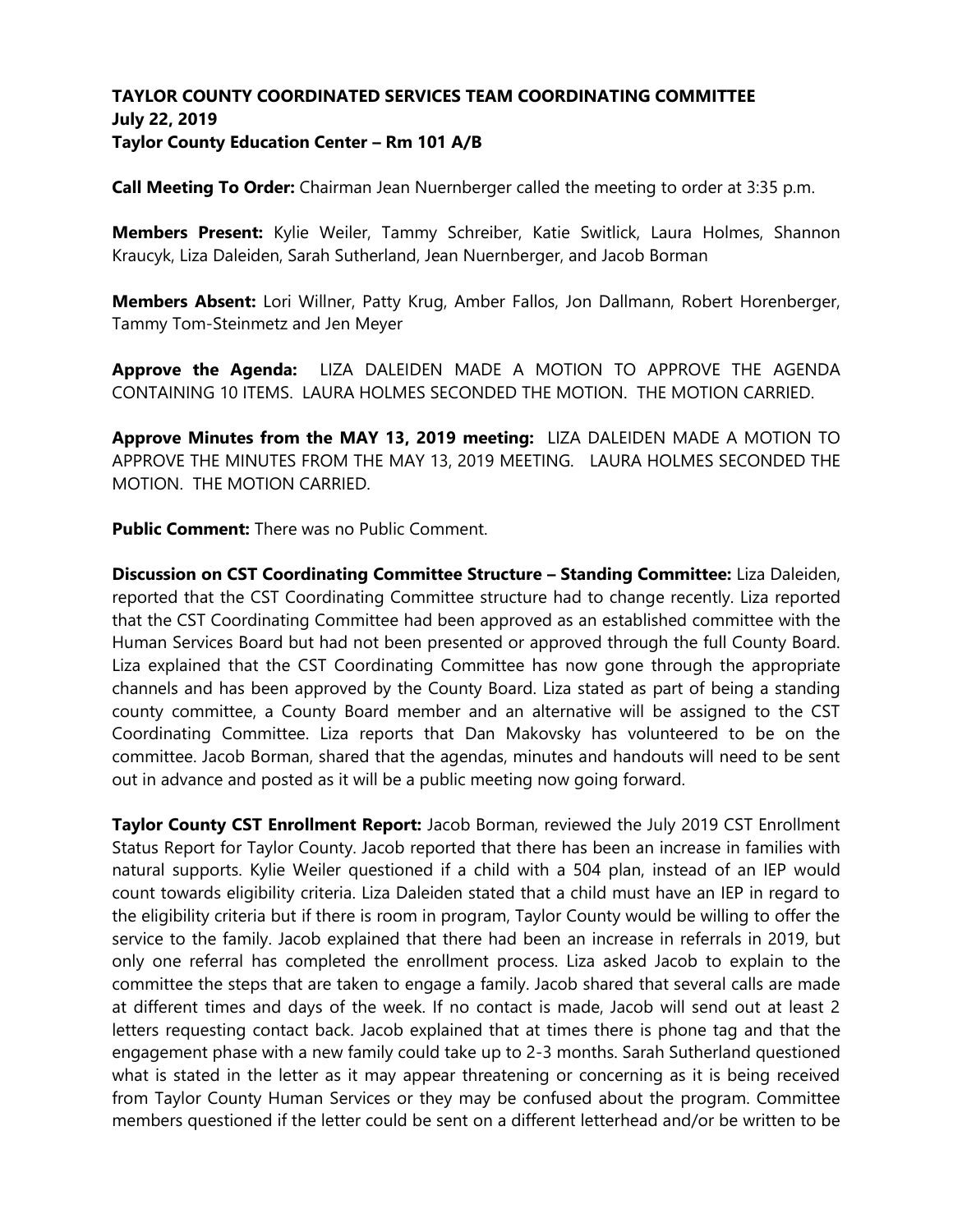less threatening and more friendly. Members also suggested including availability to meet including the flexibility as most parents work during business hours.

**Review Outreach Letter and Agency List:** Jacob shared and reviewed the letter that was developed to provide additional outreach that would be sent to various county agencies and businesses. Sarah suggested that the letter be "dumbed" down a lot and to include more bullet points. Members suggested to bring the CST brochure into team meetings to have parent and youth review it and make it simpler and more user-friendly. Members suggested writing the letter and brochure at a  $5<sup>th</sup>$  grade reading level. Jacob, Tammy and Liza will revise the current letter and brochure and send it out the committee members for review. At the next meeting, the committee will review and dissect the letter and brochure. Members reviewed the Agency/Business Lists and provided suggestions (other agencies, outreach to Medford Chamber). Another suggestion was to include a testimonial from a child and/or family regarding the program. Laura Holmes asked if Sarah Sutherland would inform the committee as to why she likes the CST program. Sarah reported that all team members are open minded, not judgmental, it seems like everyone is an equal, which feels great and has helped them as a family.

**Date of Next Meeting:** The next CST Coordinating Committee Meeting is scheduled for Monday, September 9, 2019 at 4:00 p.m. at the Taylor County Education Center, Room 101 A/B.

**Possible Agenda Items for Next Meeting:** CST Cover Letter, Brochure and Agency/Business List. Members suggested including a youth to attend the next meeting to help review the letter and brochure and to help create a CST logo. Additional possible invitees include: Dr. Reuter, Dr. Falkenberg, Dr. Messerly, and AJ Lange, from Aspirus Medford.

**Adjourn:** A MOTION WAS MADE BY LAURA HOLMES, SECONDED BY SARAH SUTHERLAND TO ADJOURN. THE MOTION CARRIED. THE MEETING ADJOURNED AT 4:30 P.M.

Handouts distributed: Taylor County CST Initiative Enrollment Status Report for July 2019; Outreach Letter to County Agencies and Businesses, List of County Agencies and Businesses.

Respectfully submitted: Jacob Borman for Tammy Schreiber, Secretary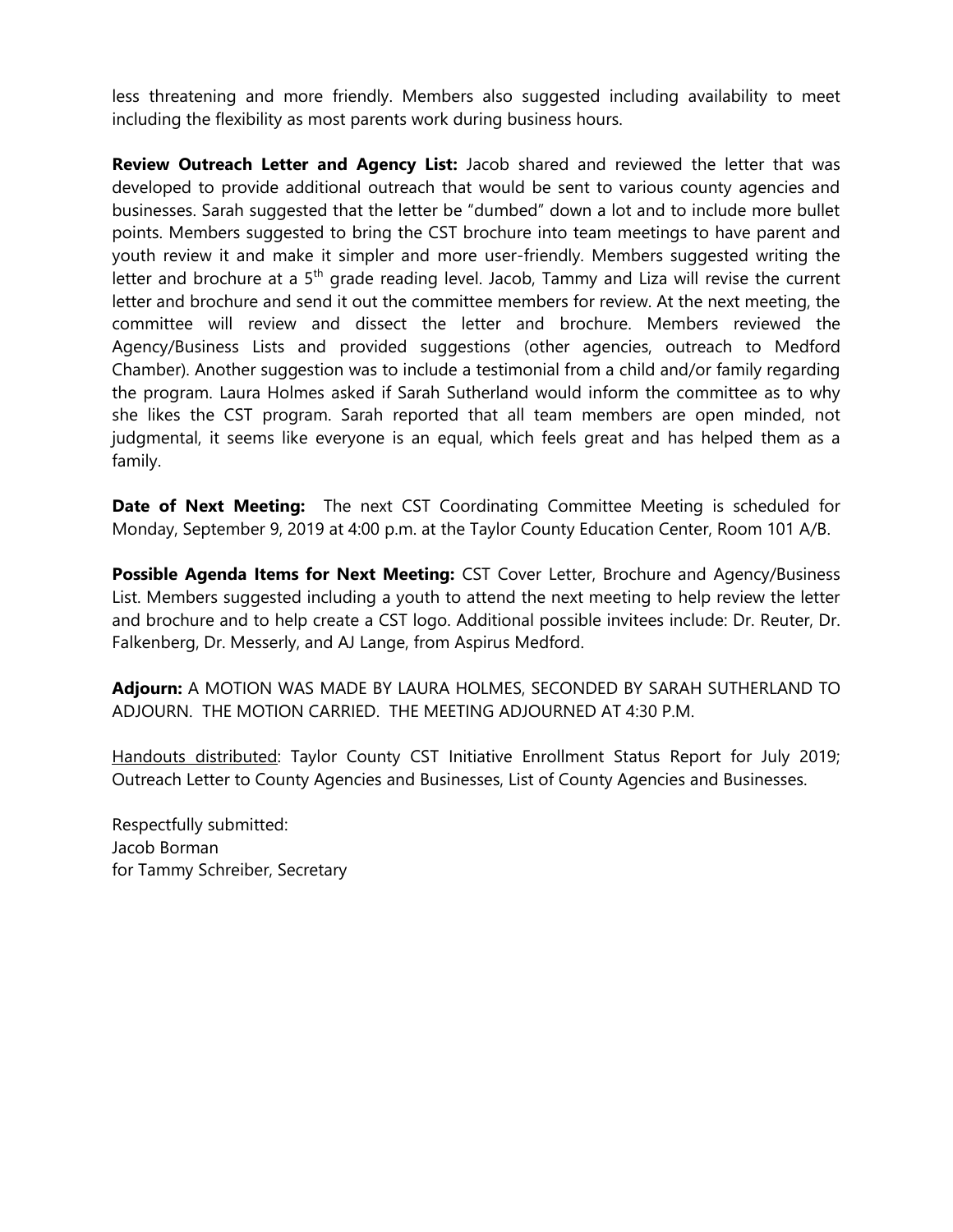### **TAYLOR COUNTY COORDINATED SERVICES TEAM COORDINATING COMMITTEE** May 13, 2019

**Call Meeting To Order:** The Taylor County Coordinated Services Team Coordinating Committee Meeting was called to order by Jean Nuernberger at 3:30pm on May 13, 2019 in the Conference Room at Taylor County Education Center.

**Members Present:** Kylie Weiler, Liza Daleiden, Jean Nuernberger, Patty Krug, Katie Switlick, Brad Eidsen, Shannon Kraucyk, Sarah Sutherland, Jacob Borman

**Members Absent:** Lori Willner, Laura Holmes, Amber Fallos, Tammy Tom-Steinmetz, Tammy Schreiber, Jon Dallmann, Rob Horenberger

**Approve the Agenda:** THE MOTION CARRIED.

**Approve Minutes from the March 11, 2019 meeting:** THE MOTION CARRIED.

**Public Comment:** Committee Members noted that they liked the news article regarding the CST program in the Star News. Patty provided an update on the All-Inclusive Playground that will be breaking ground tonight.

# **Old and New Business**

- a. **Taylor County CST Enrollment Report:** Jacob reviewed the enrollment report as of May 11, 2019.
- b. **Sub Committee Discussion:** It was suggested and adopted that the Coordinating Committee work collectively as a group on a subcommittee and focus on one at a time given the small number of members. Members chose to start with Community Outreach. Members suggested sending out an informative letter regarding the CST program to the various community agencies (churches, schools, attorney offices, libraries, clinics, laundromats, museums) as well as the surrounding areas/counties. It was suggested to provide information to contracted Inpatient Hospitals where kids may be admitted too as well as put on local and community websites and/or Facebook pages. Patty offered to have CST brochures at the upcoming community forum in a few weeks. Other ideas included: having testimonials completed from both the parents and the child regarding the CST program; creating a poster or logo for the CST program and to update the CST brochure as well**.**
- c. **Individual Sub Committee Breakout:** Members decided to focus on one subcommittee at a time and work collectively on it.

**Date of Next Meeting:** Members discussed that Monday, July 8, 2019, date may not work due to the holiday, so thought that the date should be revisited. Members did agree to continue meeting at 3:30pm to allow parent representation at the meeting. Jacob will send out a Doodle poll to finalize the date in July**.** \*\***Update\*\* -** The next meeting will be set for Monday, July 22, 2019 at 3:30pm as determined by the Doodle poll that members completed.

**Adjourn:** THE MEETING ADJOURNED AT 4:30 P.M.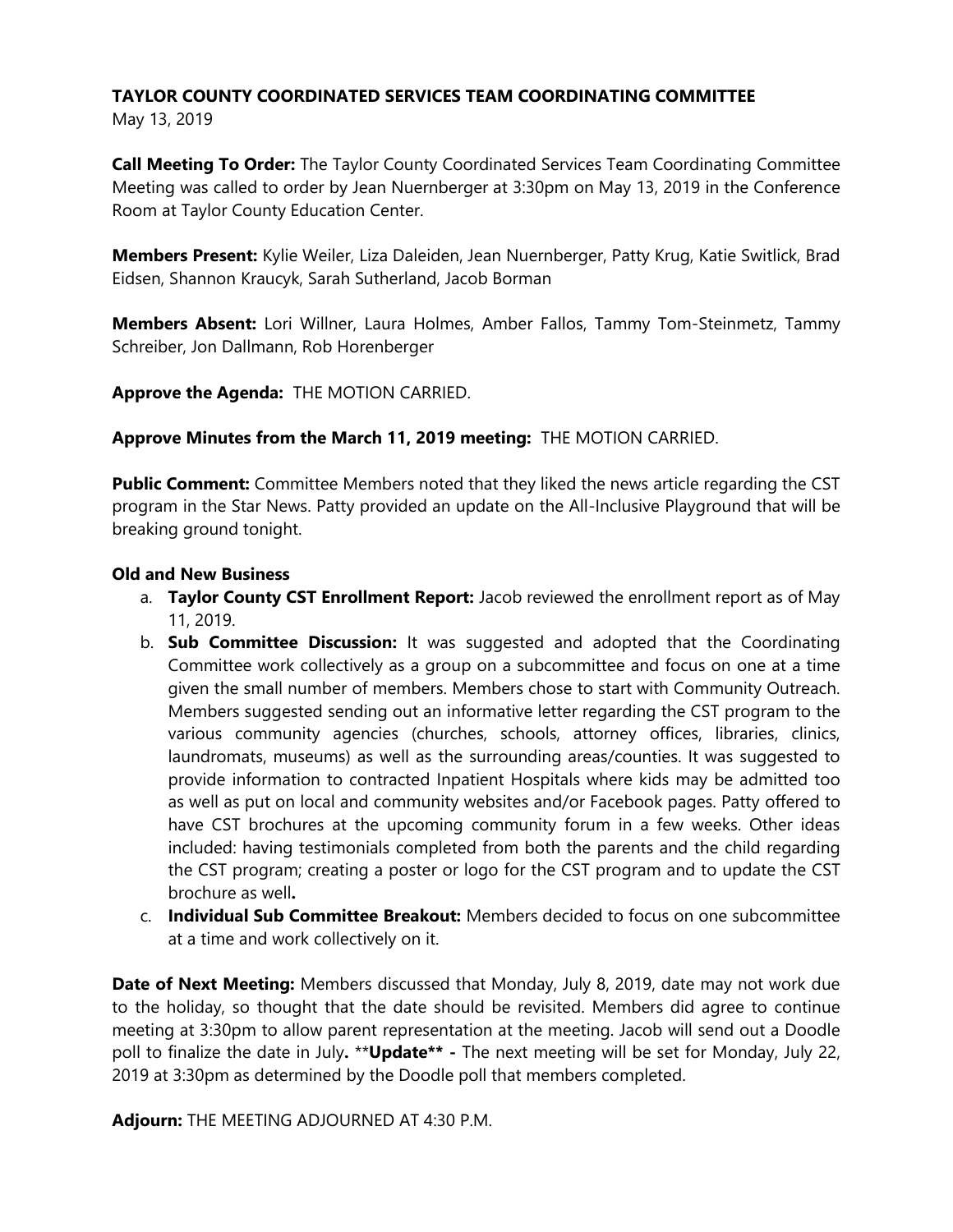Respectfully submitted: Jacob Borman for Tammy Schreiber, Secretary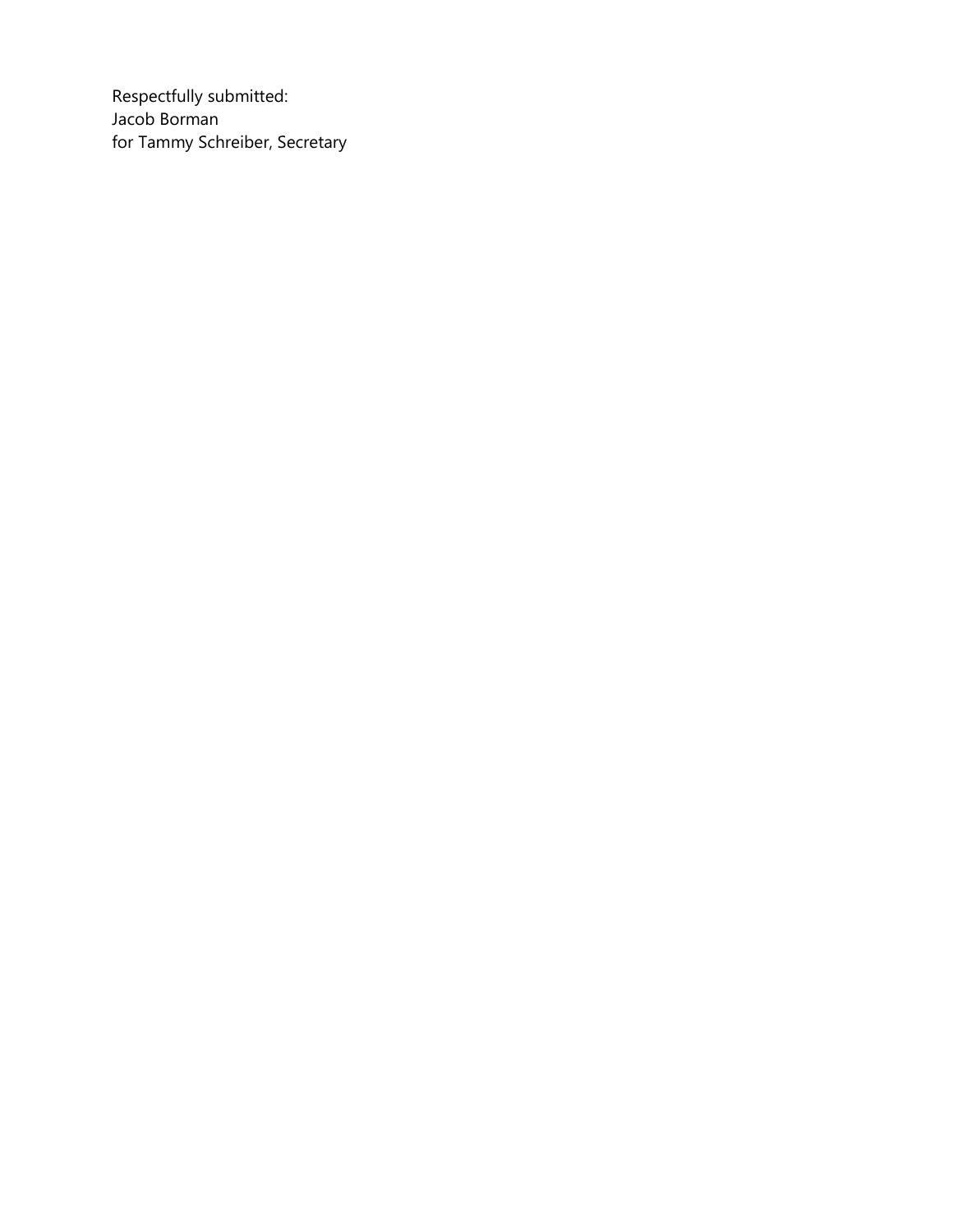# **TAYLOR COUNTY COORDINATED SERVICES TEAM CST COORDINATING COMMITTEE**

Monday, March 11, 2019

**Call Meeting to Order:** The Taylor County Coordinated Services Team Coordinating Committee Meeting was called to order by Jean Nuernberger on March 11, 2019 at noon in the Conference Room at Taylor County Education Center.

| <b>Members Present:</b> | Jon Dallman - Rib Lake School District                            |
|-------------------------|-------------------------------------------------------------------|
|                         | Liza Daleiden – Taylor County Human Services – CPS/CST Supervisor |
|                         | Jean Nuernberger - Community Member                               |
|                         | Lori Willner- Parent                                              |
|                         | Katie Switlick - Taylor County Human Services - Economic Support  |
|                         | Brad Eidsen - Forest Springs                                      |
|                         | Shannon Kraucyk - Juvenile Court Intake                           |
|                         | Laura Holmes - Taylor County Human Services - Birth to Three      |
|                         | Jacob Borman - Taylor County Human Services - CST Coordinator     |
|                         | Tammy Schreiber - Taylor County Human Services - CST Assistant    |

**Approve Agenda:** Approved agenda.

**Approve Minutes of Previous Meeting:** Approved minutes from January 14, 2019 meeting.

### **Public Comment:** None

#### **Old and New Business:**

- a. Jacob reviewed enrollment report. There are seven new referrals. Families are now assessed once to determine all the programs they may be eligible for, not just program referred for, and then a meeting is held to discuss all services available to that family. The assessment or functional screen occurs at the home. Future meetings could occur at the home, school, agency or another place. Jacob indicated that if all seven referrals were eligible and choose to participate he would probably be at the program max. The program could serve 10-15 families depending on where they are with in the process. At this time guidelines for waitlist are not established. Concerns include would any referral be given priority? The hope is that a waitlist would not have to established as participants should typically be involved in the program for 1-2 years and the transition out. Question as to whether Jacob should follow up with the family after transitioning out. Suggestion possibly every 2 months for 6 months. There is a need for the committee to develop and establish policies and guidelines.
- b. Jacob met with Rib Lake, communicated with Medford, and attempted to contact Gilman schools to discuss the program. Jacob spoke with a writer from Star News. They will publish an article about the program at a future date. Jacob will send brochures for upcoming development day events.
- c. Rules and Bylaws were reviewed and adopted.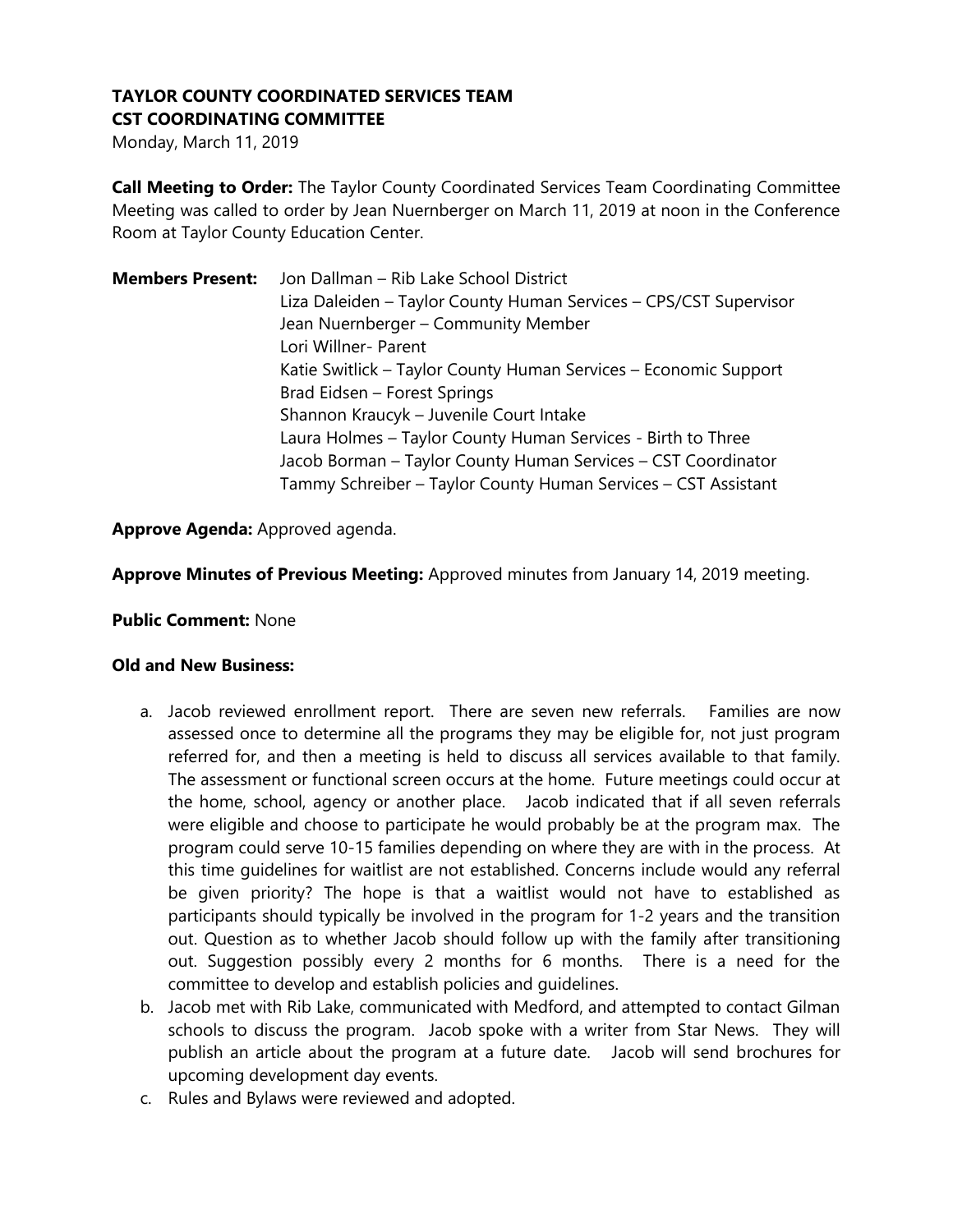- d. Due to low attendance the committees did not meet. Discussion was held regarding the committees. Indicated that many signed up for Quality Assurance, however, not many needed in that category and requested that they consider different committee. Most members indicated they could help wherever was needed. Discussed Quality Assurance. Only received 1 of 6 surveys sent out. Suggestions were noted: include self-addressed stamped envelope, have consumers complete at last meeting with Jacob and place in sealed envelope.
- e. Question as to what happens with a family if they are found not eligible as a person situation may change. Jacob suggested that he may be able to check back in with the family later, possibly in 90 days to see if they would be eligible at that time. Jon Dallman indicated that an assessment at the school would take a minimum of 6-8 weeks, so 90 days may be a little short for the school piece. Another suggestion was to check in every couple of months and possibly offer other services.
- f. Discussion around what are the various services that are available within or around the county. Is there a directory or website? Does our county have 211 services? Suggestion to use Facebook or website options. Concerns included who would keep information current and to what site or sites. Suggestion to reach out to IT to see what is on county website and capability to include this information.
- g. Discussed referral process. Currently not available on-line. Could this be an option? There are no age restrictions. Could Juvenile Court include program in Deferred Prosecution Agreement. Probably not as the program is voluntary but Shannon does tell them about the program.
- h. Jacob inquired about drafting a form to establish a start date as this is unclear at this point. Possible start date could be when family is found eligible. No clear guidelines from state as they indicate the committee should establish guidelines.
- i. Suggestions for additional committee members included someone from the Clergy Association, someone from the Chamber of Commerce from Medford, Rib lake and Gilman and parents actively engaged in the program. Jake has approached two parents about becoming committee members. One will hopefully be able to attend the next meeting which will occur at 3:30 to accommodate parent's schedule. Possibly hold 3 meetings at noon and 3 meeting during late afternoons.
- j. Future meeting dates set for every other month to be held at Taylor County Education Center in the Conference Room.

March 11, 2019 at noon May 13, 2019 at 3:30 July 8, 2019 time TBD September 9, 2019 time TBD November 11, 2019 time TBD

Possible Agenda Items for Future meeting:

- Develop and establish program polices and guidelines.
- Review workgroups goals and break out into workgroups.
- Review Interagency Agreement for Community Partners.

**Date of Next Meeting:** Monday, May 13, 2019 at 3:30p.m. at Taylor County Education Center-Room 101A/B.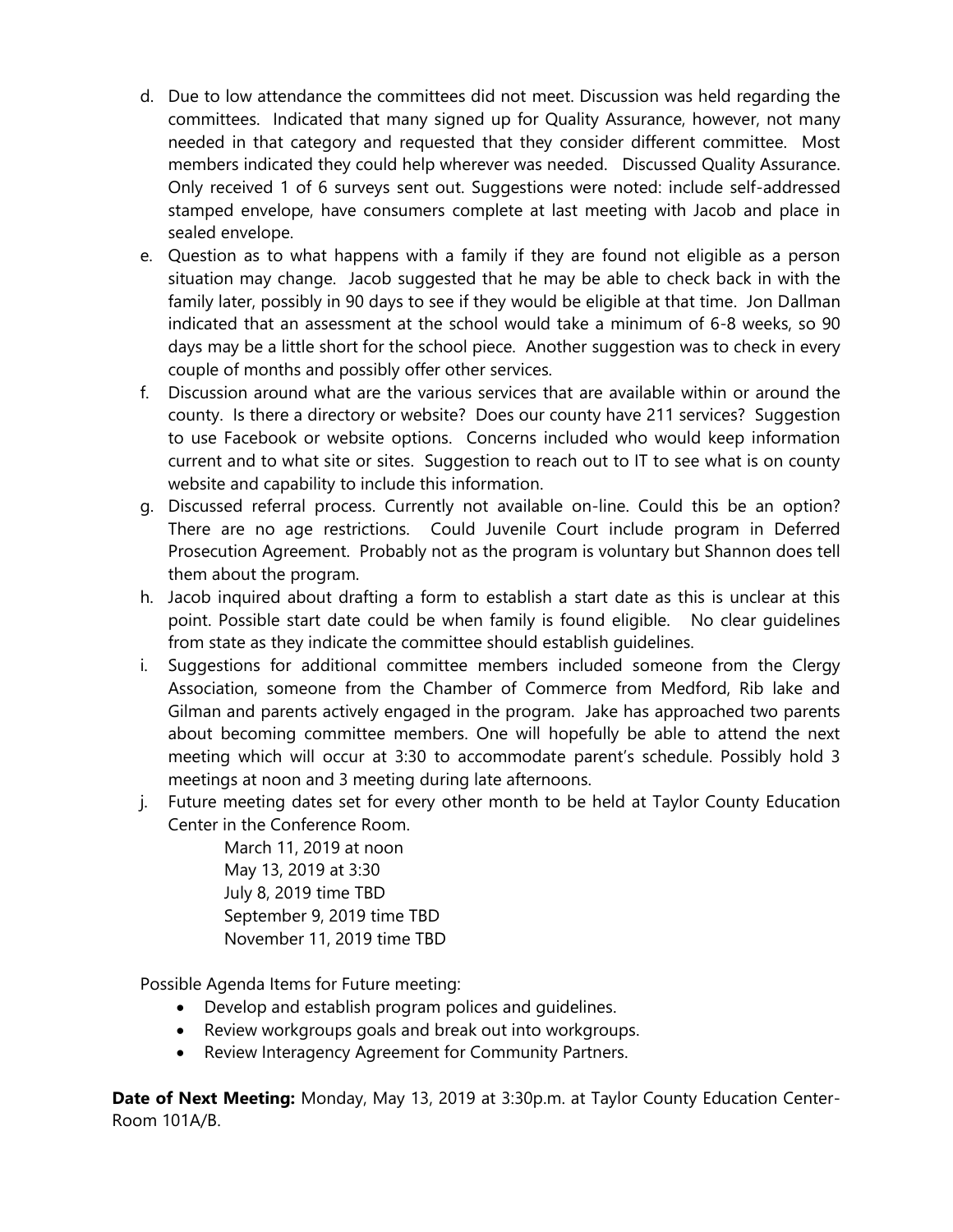**Adjourn:** Meeting adjourned.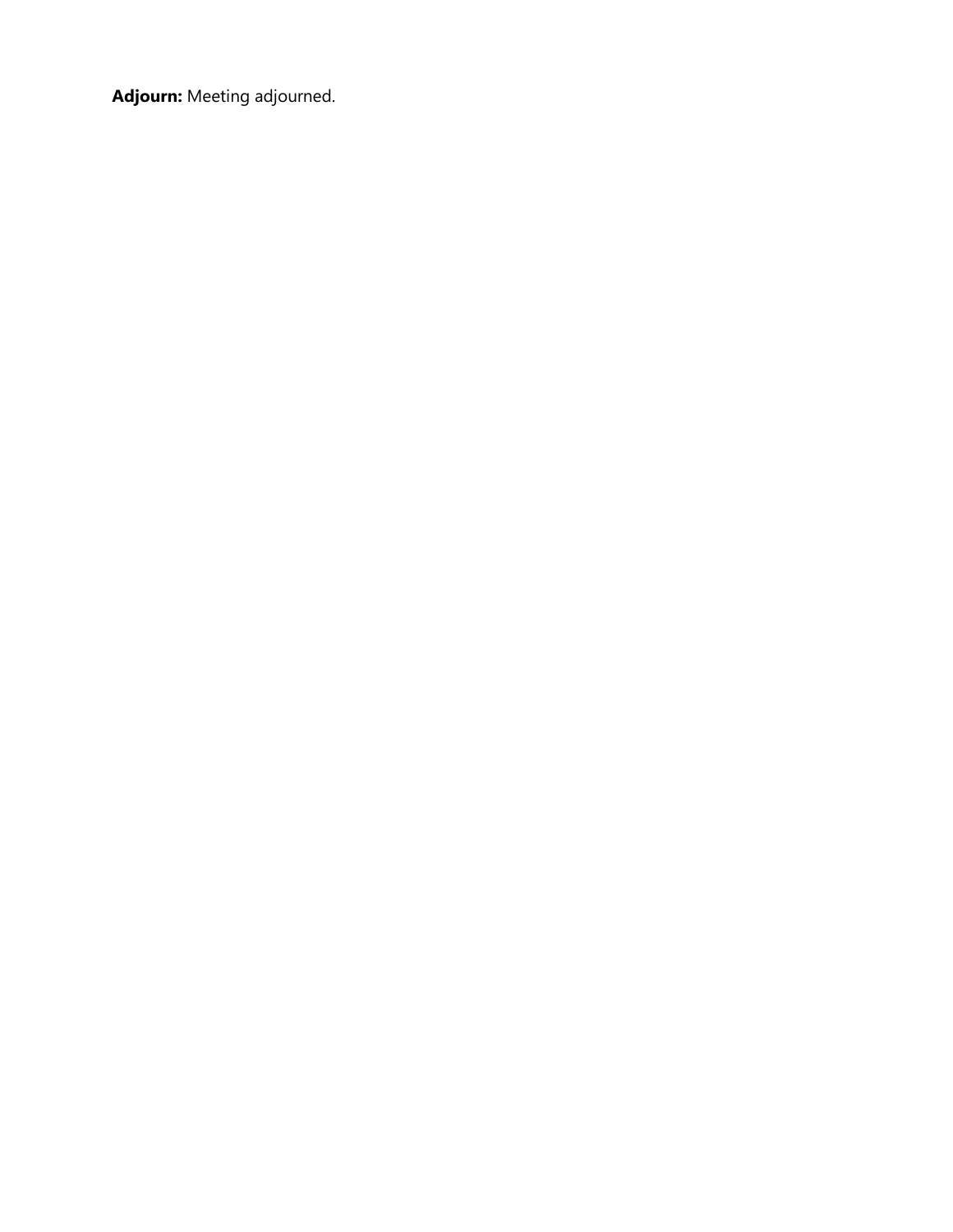# **TAYLOR COUNTY COORDINATED SERVICES TEAM CST COORDINATING COMMITTEE**

Monday, January 14, 2019

**Call Meeting to Order:** The Taylor County Coordinated Services Team Coordinating Committee Meeting was called to order by Jean Nuernberger on January 14, 2019 at noon in the Officer's Training Room at Taylor County Courthouse.

| <b>Members Present:</b> | Jon Dallman - Rib Lake School District                            |
|-------------------------|-------------------------------------------------------------------|
|                         | Liza Daleiden - Taylor County Human Services - CPS/CST Supervisor |
|                         | Patty Krug - Taylor County Health Department                      |
|                         | Jean Nuernberger - Community Member                               |
|                         | Kelley Isola - Parent                                             |
|                         | Kylie Weiler - Medford School District                            |
|                         | Lori Willner- Parent                                              |
|                         | Katie Switlick – Taylor County Human Services – Economic Support  |
|                         | Robert Horenberger - Medford Police                               |
|                         | Amber Fallos - Black River Industries                             |
|                         | Shannon Kraucyk – Juvenile Court Intake                           |
|                         | Laura Holmes - Taylor County Human Services - Birth to Three      |
|                         | Jacob Borman – Taylor County Human Services – CST Coordinator     |
|                         | Tammy Schreiber – Taylor County Human Services – CST Assistant    |

**Approve Agenda:** Approved agenda.

**Approve Minutes of Previous Meeting:** Approved minutes from December 17, 2018 meeting.

### **Public Comment:** None

#### **Old and New Business:**

- k. Jacob reviewed enrollment report. No changes since last report. There may be two new families enrolled. May have new families in Flambeau and Stetsonville schools. Jacob plans to meet with the schools again to discuss the program.
- l. Question about what happens if a family is referred but does not meet the program guidelines. Jacob would still meet with the family and discuss other services they may be available. Human Services is considering changing the intake process. For every referral received the family would be assessed once to determine all the programs they may be eligible for, not just program referred for, and then a meeting would be held to discuss all services available to that family.
- m. Rules and Bylaws were reviewed. Changes were noted, and a draft will be brought to next meeting to review and adopt if approved.
- n. Jean Nuernberger was nominated and approved as Committee Chair, Amber Fallos was nominated and approved as Vice-Committee Chair and Tammy Schreiber was nominated and approved a Secretary.